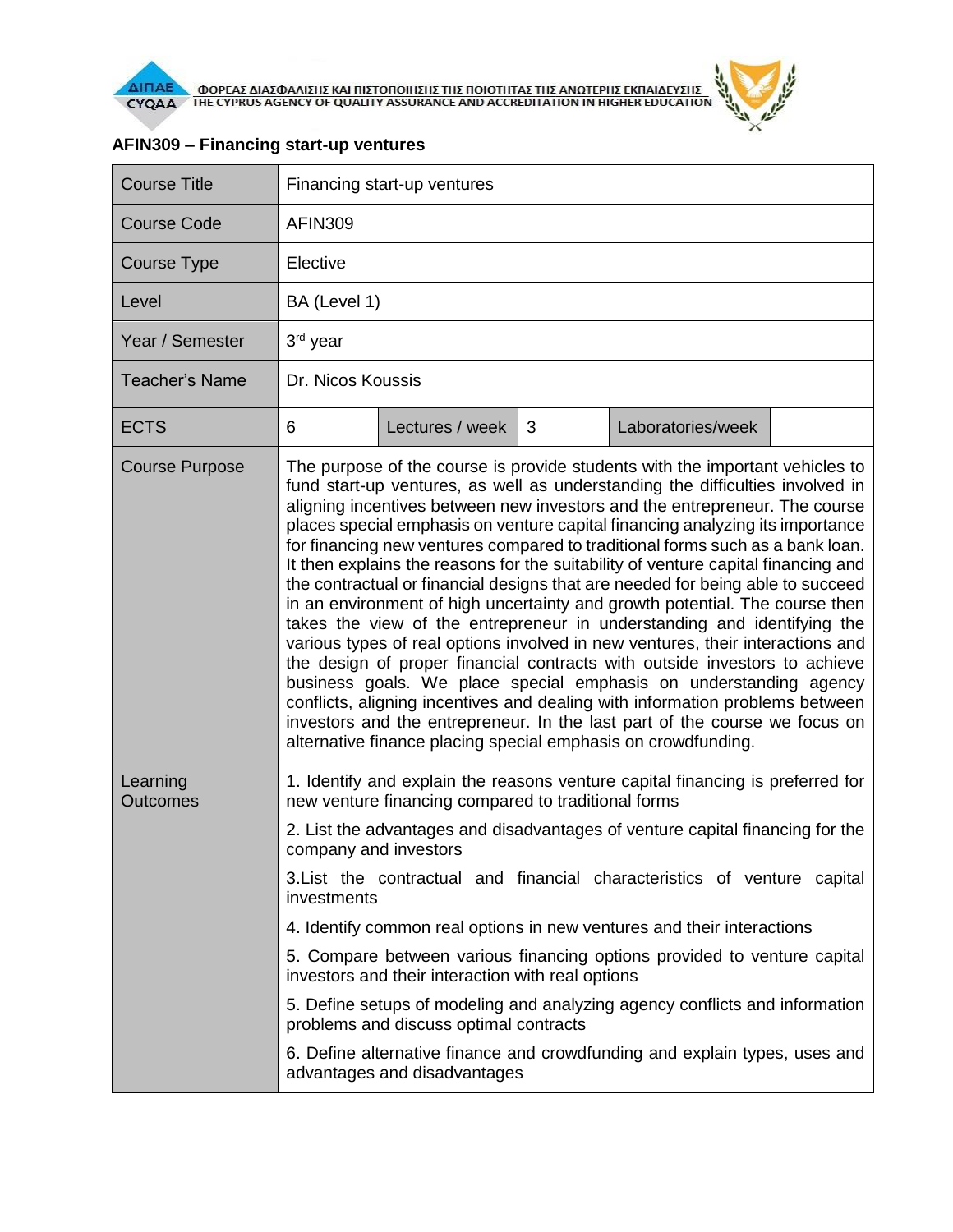

т

**AITIAE OPEAE AIAZOANIZHE KAI TIIZTOTIOIHEHE THE TOIOTHTAE THE ANOTEPHE EKTIAIAEYEHE** 

Т



┓

٦

| Prerequisites           | <b>AFIN101</b>                                                                                                                                                                                                                                                                                                                                                                | Corequisites                                                                                                                                                                                                                          | None |  |  |  |
|-------------------------|-------------------------------------------------------------------------------------------------------------------------------------------------------------------------------------------------------------------------------------------------------------------------------------------------------------------------------------------------------------------------------|---------------------------------------------------------------------------------------------------------------------------------------------------------------------------------------------------------------------------------------|------|--|--|--|
| <b>Course Content</b>   | Venture capital financing<br>The importance of venture capital finance<br><b>Business angels</b><br>Institutional venture capital<br>What drives venture capital financing: a comparison with bank<br>financing<br>Advantages and disadvantages of venture capital financing<br>Syndication of investments<br>Staging investments and contract terms<br>Measuring performance |                                                                                                                                                                                                                                       |      |  |  |  |
|                         | Agency conflicts and contract design<br>Sources of conflict between entrepreneur (manager) and investors<br>Incentive alignment mechanisms<br>Asymmetric information and truth revealing strategies<br>Financial securities that mitigate agency conflicts                                                                                                                    |                                                                                                                                                                                                                                       |      |  |  |  |
|                         | Real options in new ventures<br>A classification of various types of options<br>Common real options by industry type<br>Valuation of real options and option interaction<br>The option to default and implications for new ventures and financing<br>design<br>Financial contracts, agency conflicts and real option interactions                                             |                                                                                                                                                                                                                                       |      |  |  |  |
|                         | Alternative finance                                                                                                                                                                                                                                                                                                                                                           | Alternative finance definition and types<br>Crowdfunding types (reward related, equity, software token,<br>litigation, donation based) and their use<br>Crowdfunding platforms and applications<br>Benefits and risks of crowdfunding |      |  |  |  |
| Teaching<br>Methodology | The course is delivered to the students by means of lecturers, conducted<br>with the help of computer presentations and the use of the board. Lecture<br>notes and other course material like spreadsheet examples are available to<br>students through the web.                                                                                                              |                                                                                                                                                                                                                                       |      |  |  |  |
| <b>Bibliography</b>     | (b) Textbooks:<br>Tirole, J. (2005). The Theory of Corporate Finance, Princeton University<br>Press.<br>Casson, M., Yeung, B., Basu, A., Bose, A., & Wadeson, N. (Eds.). (2006).<br>The Oxford handbook of entrepreneurship. Oxford Handbooks.                                                                                                                                |                                                                                                                                                                                                                                       |      |  |  |  |